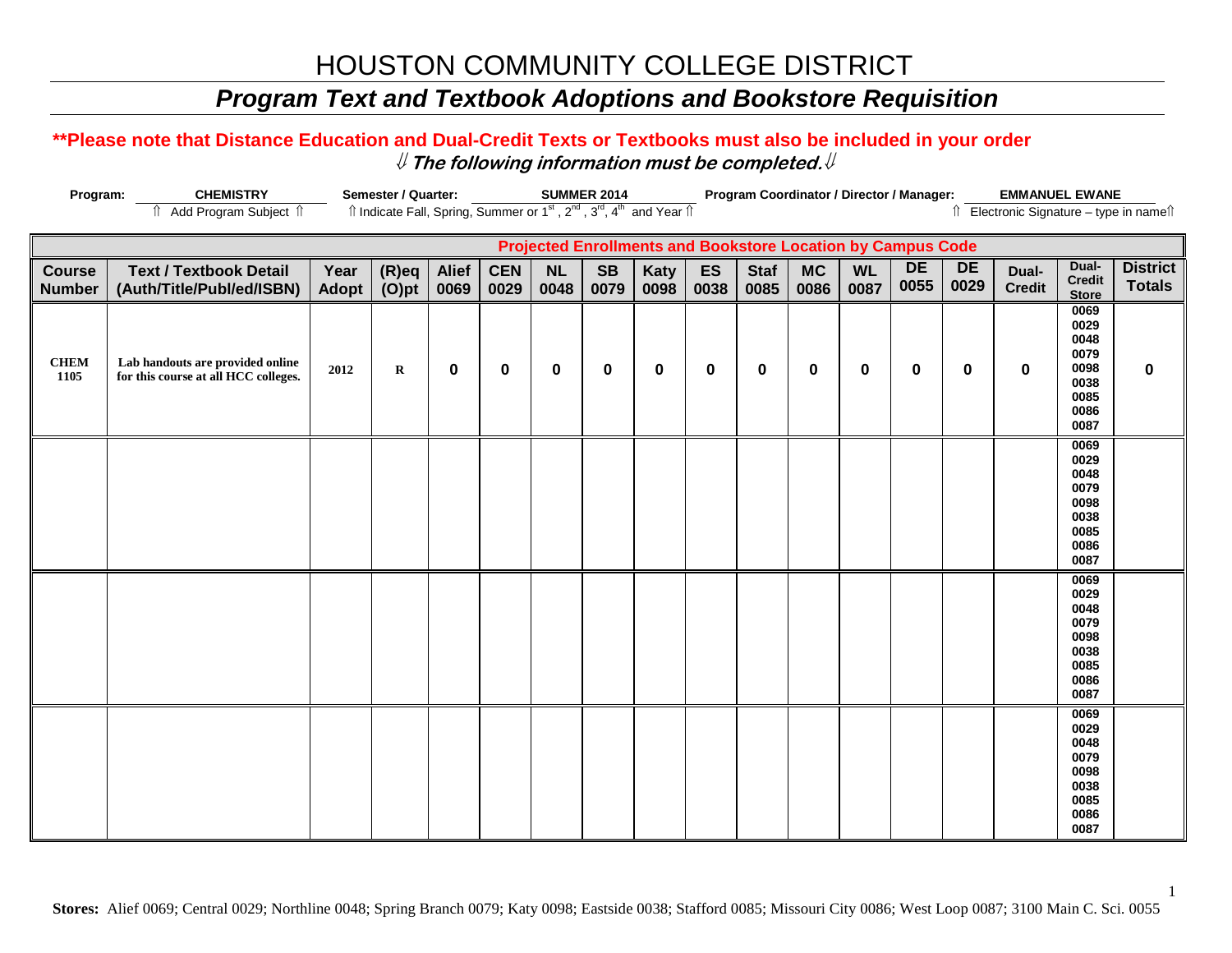## *Program Text and Textbook Adoptions and Bookstore Requisition*

#### **\*\*Please note that Distance Education and Dual-Credit Texts or Textbooks must also be included in your order** ⇓ **The following information must be completed.**⇓

| Program:            | <b>CHEMISTRY</b>                                                                                                                                                                                                                                                           | Semester / Quarter:<br>Program Coordinator / Director / Manager:<br><b>EMMANUEL EWANE</b><br><b>SPRING 2014</b> |                                                                                                                                                                 |              |             |           |           |             |          |             |                                                                    |           |             |           |               |                                                                      |                 |
|---------------------|----------------------------------------------------------------------------------------------------------------------------------------------------------------------------------------------------------------------------------------------------------------------------|-----------------------------------------------------------------------------------------------------------------|-----------------------------------------------------------------------------------------------------------------------------------------------------------------|--------------|-------------|-----------|-----------|-------------|----------|-------------|--------------------------------------------------------------------|-----------|-------------|-----------|---------------|----------------------------------------------------------------------|-----------------|
|                     | î Add Program Subject î                                                                                                                                                                                                                                                    |                                                                                                                 | Îl Indicate Fall, Spring, Summer or 1 <sup>st</sup> , 2 <sup>nd</sup> , 3 <sup>rd</sup> , 4 <sup>th</sup> and Year Îl<br>î Electronic Signature – type in nameî |              |             |           |           |             |          |             |                                                                    |           |             |           |               |                                                                      |                 |
|                     |                                                                                                                                                                                                                                                                            |                                                                                                                 |                                                                                                                                                                 |              |             |           |           |             |          |             |                                                                    |           |             |           |               |                                                                      |                 |
|                     |                                                                                                                                                                                                                                                                            |                                                                                                                 |                                                                                                                                                                 |              |             |           |           |             |          |             | <b>Projected Enrollments and Bookstore Location by Campus Code</b> |           |             |           |               |                                                                      |                 |
| <b>Course</b>       | <b>Text / Textbook Detail</b>                                                                                                                                                                                                                                              | Year                                                                                                            | $(R)$ eq                                                                                                                                                        | <b>Alief</b> | <b>CEN</b>  | <b>NL</b> | <b>SB</b> | <b>Katy</b> | ES       | <b>Staf</b> | <b>MC</b>                                                          | <b>WL</b> | <b>DE</b>   | <b>DE</b> | Dual-         | Dual-<br><b>Credit</b>                                               | <b>District</b> |
| <b>Number</b>       | (Auth/Title/Publ/ed/ISBN)                                                                                                                                                                                                                                                  | <b>Adopt</b>                                                                                                    | $(O)$ pt                                                                                                                                                        | 0069         | 0029        | 0048      | 0079      | 0098        | 0038     | 0085        | 0086                                                               | 0087      | 0055        | 0029      | <b>Credit</b> | <b>Store</b>                                                         | <b>Totals</b>   |
| <b>CHEM</b><br>1305 | <b>Corwin, Introductory Chemistry:</b><br><b>Concepts and Critical Thinking,</b><br><b>Custom Seventh Edition for HCC</b><br>with MasteringChemistry.<br>Pearson Prentice Hall 2013 with<br><b>MasteringChemistry</b><br>Pkg. ISBN: 1269313207<br>(April.Peel@Pearson.com) | 2013                                                                                                            | $\mathbf R$                                                                                                                                                     | 0            | $\mathbf 0$ | 0         | 0         | $\mathbf 0$ | $\bf{0}$ | 35          | $\mathbf 0$                                                        | 20        | $\mathbf 0$ | 90        | 0             | 0069<br>0029<br>0048<br>0079<br>0098<br>0038<br>0085<br>0086<br>0087 | 145             |
| <b>CHEM</b><br>1305 | <b>Study Guide &amp; Selected Solutions</b><br><b>Manual for Corwin, Introductory</b><br>Chemistry: Concepts &<br><b>Connections, Seventh Ed. Pearson</b><br><b>Prentice Hall 2013</b><br>ISBN: 978-0-321-8085-8<br>(April.Peel@Pearson.com)                               | 2013                                                                                                            | $\mathbf 0$                                                                                                                                                     | 0            | $\mathbf 0$ | $\bf{0}$  | 0         | $\mathbf 0$ | $\bf{0}$ | 17          | $\mathbf 0$                                                        | 10        | $\mathbf 0$ | 50        | 0             | 0069<br>0029<br>0048<br>0079<br>0098<br>0038<br>0085<br>0086<br>0087 | 77              |
|                     |                                                                                                                                                                                                                                                                            |                                                                                                                 |                                                                                                                                                                 |              |             |           |           |             |          |             |                                                                    |           |             |           |               | 0069<br>0029<br>0048<br>0079<br>0098<br>0038<br>0085<br>0086<br>0087 |                 |
|                     |                                                                                                                                                                                                                                                                            |                                                                                                                 |                                                                                                                                                                 |              |             |           |           |             |          |             |                                                                    |           |             |           |               | 0069<br>0029<br>0048<br>0079<br>0098<br>0038<br>0085<br>0086<br>0087 |                 |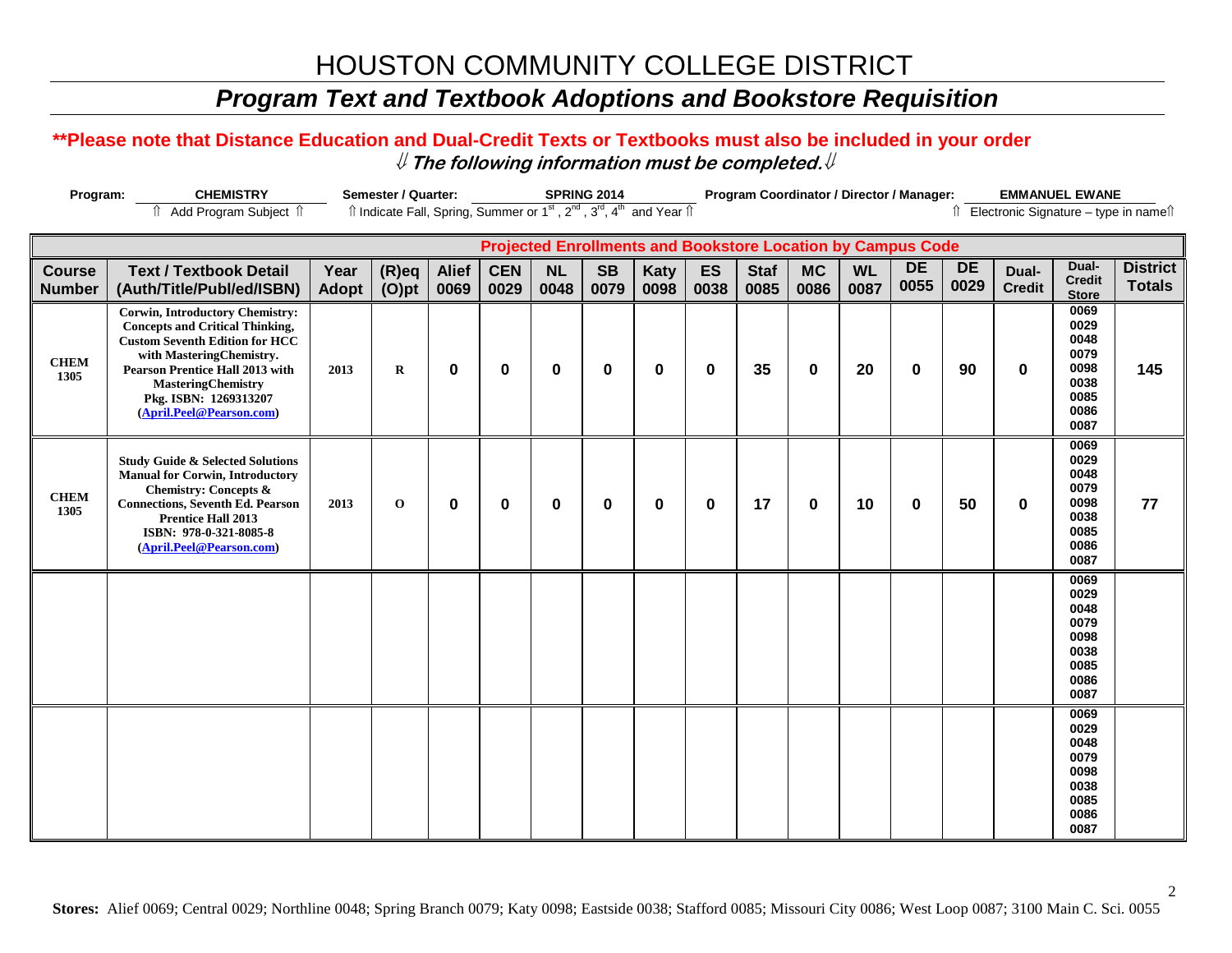## *Program Text and Textbook Adoptions and Bookstore Requisition*

#### **\*\*Please note that Distance Education and Dual-Credit Texts or Textbooks must also be included in your order** ⇓ **The following information must be completed.**⇓

| Program:            | <b>CHEMISTRY</b>                                                                                                                                                                                                                                                           | Semester / Quarter:<br><b>SUMMER 2014</b><br>Program Coordinator / Director / Manager:<br><b>EMMANUEL EWANE</b> |                                                                                                                                                                                  |              |                                                                    |           |           |             |      |             |             |           |             |             |               |                                                                      |                 |
|---------------------|----------------------------------------------------------------------------------------------------------------------------------------------------------------------------------------------------------------------------------------------------------------------------|-----------------------------------------------------------------------------------------------------------------|----------------------------------------------------------------------------------------------------------------------------------------------------------------------------------|--------------|--------------------------------------------------------------------|-----------|-----------|-------------|------|-------------|-------------|-----------|-------------|-------------|---------------|----------------------------------------------------------------------|-----------------|
|                     | î Add Program Subject î                                                                                                                                                                                                                                                    |                                                                                                                 | Îl Indicate Fall, Spring, Summer or 1 <sup>st</sup> , 2 <sup>nd</sup> , 3 <sup>rd</sup> , 4 <sup>th</sup> and Year Îl<br>$\hat{v}$ Electronic Signature – type in name $\hat{v}$ |              |                                                                    |           |           |             |      |             |             |           |             |             |               |                                                                      |                 |
|                     |                                                                                                                                                                                                                                                                            |                                                                                                                 |                                                                                                                                                                                  |              |                                                                    |           |           |             |      |             |             |           |             |             |               |                                                                      |                 |
|                     |                                                                                                                                                                                                                                                                            |                                                                                                                 |                                                                                                                                                                                  |              | <b>Projected Enrollments and Bookstore Location by Campus Code</b> |           |           |             |      |             |             |           |             |             |               |                                                                      |                 |
| <b>Course</b>       | <b>Text / Textbook Detail</b>                                                                                                                                                                                                                                              | Year                                                                                                            | $(R)$ eq                                                                                                                                                                         | <b>Alief</b> | <b>CEN</b>                                                         | <b>NL</b> | <b>SB</b> | <b>Katy</b> | ES   | <b>Staf</b> | <b>MC</b>   | <b>WL</b> | <b>DE</b>   | <b>DE</b>   | Dual-         | Dual-                                                                | <b>District</b> |
| <b>Number</b>       | (Auth/Title/Publ/ed/ISBN)                                                                                                                                                                                                                                                  | <b>Adopt</b>                                                                                                    | $(O)$ pt                                                                                                                                                                         | 0069         | 0029                                                               | 0048      | 0079      | 0098        | 0038 | 0085        | 0086        | 0087      | 0055        | 0029        | <b>Credit</b> | <b>Credit</b><br><b>Store</b>                                        | <b>Totals</b>   |
| <b>CHEM</b><br>1405 | <b>Corwin, Introductory Chemistry:</b><br><b>Concepts and Critical Thinking,</b><br><b>Custom Seventh Edition for HCC</b><br>with MasteringChemistry.<br>Pearson Prentice Hall 2013 with<br><b>MasteringChemistry</b><br>Pkg. ISBN: 1269313207<br>(April.Peel@Pearson.com) | 2013                                                                                                            | $\mathbf R$                                                                                                                                                                      | 20           | $\mathbf 0$                                                        | 20        | 20        | $\mathbf 0$ | 35   | 0           | $\mathbf 0$ | 0         | $\mathbf 0$ | 45          | 0             | 0069<br>0029<br>0048<br>0079<br>0098<br>0038<br>0085<br>0086<br>0087 | 140             |
| <b>CHEM</b><br>1405 | <b>Study Guide &amp; Selected Solutions</b><br><b>Manual for Corwin, Introductory</b><br>Chemistry: Concepts &<br><b>Connections, Seventh Ed. Pearson</b><br><b>Prentice Hall 2013</b><br>ISBN: 978-0-321-8085-8<br>(April.Peel@Pearson.com)                               | 2013                                                                                                            | $\mathbf 0$                                                                                                                                                                      | 10           | $\mathbf 0$                                                        | 8         | 10        | $\mathbf 0$ | 14   | 0           | $\mathbf 0$ | $\bf{0}$  | $\mathbf 0$ | $\mathbf 0$ | 0             | 0069<br>0029<br>0048<br>0079<br>0098<br>0038<br>0085<br>0086<br>0087 | 42              |
|                     |                                                                                                                                                                                                                                                                            |                                                                                                                 |                                                                                                                                                                                  |              |                                                                    |           |           |             |      |             |             |           |             |             |               | 0069<br>0029<br>0048<br>0079<br>0098<br>0038<br>0085<br>0086<br>0087 |                 |
|                     |                                                                                                                                                                                                                                                                            |                                                                                                                 |                                                                                                                                                                                  |              |                                                                    |           |           |             |      |             |             |           |             |             |               | 0069<br>0029<br>0048<br>0079<br>0098<br>0038<br>0085<br>0086<br>0087 |                 |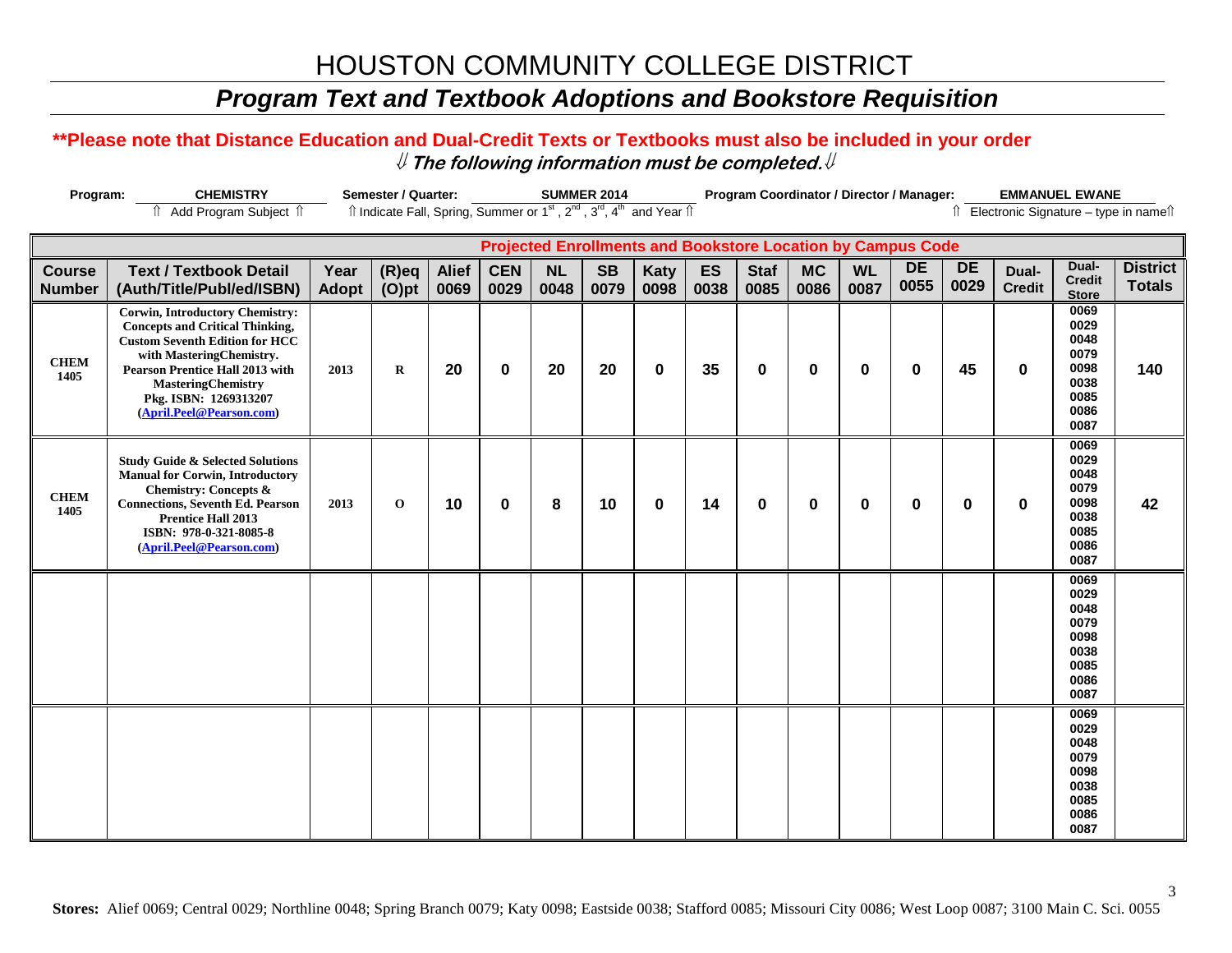## *Program Text and Textbook Adoptions and Bookstore Requisition*

#### **\*\*Please note that Distance Education and Dual-Credit Texts or Textbooks must also be included in your order** ⇓ **The following information must be completed.**⇓

| Program:                       | <b>CHEMISTRY</b>                                                                                                                                                                                   |                      | Semester / Quarter:                                                                                                   |                      |                    |                                                                    | <b>SPRING 2014</b> |                     |                   | Program Coordinator / Director / Manager: |                   |                   |                   |                   |                                        | <b>EMMANUEL EWANE</b>                                                    |                                  |
|--------------------------------|----------------------------------------------------------------------------------------------------------------------------------------------------------------------------------------------------|----------------------|-----------------------------------------------------------------------------------------------------------------------|----------------------|--------------------|--------------------------------------------------------------------|--------------------|---------------------|-------------------|-------------------------------------------|-------------------|-------------------|-------------------|-------------------|----------------------------------------|--------------------------------------------------------------------------|----------------------------------|
|                                | î Add Program Subject î                                                                                                                                                                            |                      | Îl Indicate Fall, Spring, Summer or 1 <sup>st</sup> , 2 <sup>nd</sup> , 3 <sup>rd</sup> , 4 <sup>th</sup> and Year Îl |                      |                    |                                                                    |                    |                     |                   |                                           |                   |                   |                   |                   | î Electronic Signature - type in nameî |                                                                          |                                  |
|                                |                                                                                                                                                                                                    |                      |                                                                                                                       |                      |                    |                                                                    |                    |                     |                   |                                           |                   |                   |                   |                   |                                        |                                                                          |                                  |
|                                |                                                                                                                                                                                                    |                      |                                                                                                                       |                      |                    | <b>Projected Enrollments and Bookstore Location by Campus Code</b> |                    |                     |                   |                                           |                   |                   |                   |                   |                                        |                                                                          |                                  |
| <b>Course</b><br><b>Number</b> | <b>Text / Textbook Detail</b><br>(Auth/Title/Publ/ed/ISBN)                                                                                                                                         | Year<br><b>Adopt</b> | $(R)$ eq<br>$(O)$ pt                                                                                                  | <b>Alief</b><br>0069 | <b>CEN</b><br>0029 | <b>NL</b><br>0048                                                  | <b>SB</b><br>0079  | <b>Katy</b><br>0098 | <b>ES</b><br>0038 | <b>Staf</b><br>0085                       | <b>MC</b><br>0086 | <b>WL</b><br>0087 | <b>DE</b><br>0055 | <b>DE</b><br>0029 | Dual-<br><b>Credit</b>                 | Dual-<br><b>Credit</b><br><b>Store</b>                                   | <b>District</b><br><b>Totals</b> |
| <b>CHEM</b><br>1411            | <b>Raymond Chang, Chemistry 11th</b><br><b>Ed. Volume I Softcover, Chapters</b><br>1-11 with CONNECT, McGraw-<br><b>Hill 2013</b><br>Pkg. ISBN: 978-0-077-75854-7<br>(erica rouse@mcgraw-hill.com) | 2012                 | $\bf R$                                                                                                               | 18                   | 100                | 20                                                                 | 50                 | 35                  | 45                | 70                                        | 17                | 70                | $\bf{0}$          | 35                |                                        | 0069<br>*0029*<br>0048<br>*0079*<br>0098<br>0038<br>0085<br>0086<br>0087 | 460                              |
| <b>CHEM</b><br>1411            | <b>Chemistry 1411 Laboratory</b><br>Manual by Pahlavan, Bai, Askew<br>Blue Door Publishing, Inc., 2012<br>ISBN: 978-1-599-84380-3<br>(lucas@bluedoorpublishing.com)                                | 2012                 | $\bf R$                                                                                                               | 18                   | 100                | 20                                                                 | 50                 | 35                  | 45                | 70                                        | 17                | 70                | $\mathbf 0$       | 35                |                                        | 0069<br>*0029*<br>0048<br>*0079*<br>0098<br>0038<br>0085<br>0086<br>0087 | 460                              |
| <b>CHEM</b><br>1411/1412       | <b>Student Study Guide to</b><br>accompany Chemistry 11th Ed.<br>McGraw-Hill 2013<br>ISBN: 978-0-077-38657-3<br>erca rouse@mcgraw-hill.com)                                                        | 2012                 | $\mathbf 0$                                                                                                           | 6                    | 60                 | 10                                                                 | 20                 | 12                  | 20                | 30                                        | 8                 | 35                | 0                 | $\bf{0}$          |                                        | 0069<br>*0029*<br>0048<br>*0079*<br>0098<br>0038<br>0085<br>0086<br>0087 | 201                              |
|                                |                                                                                                                                                                                                    |                      |                                                                                                                       |                      |                    |                                                                    |                    |                     |                   |                                           |                   |                   |                   |                   |                                        | 0069<br>0029<br>0048<br>0079<br>0098<br>0038<br>0085<br>0086<br>0087     |                                  |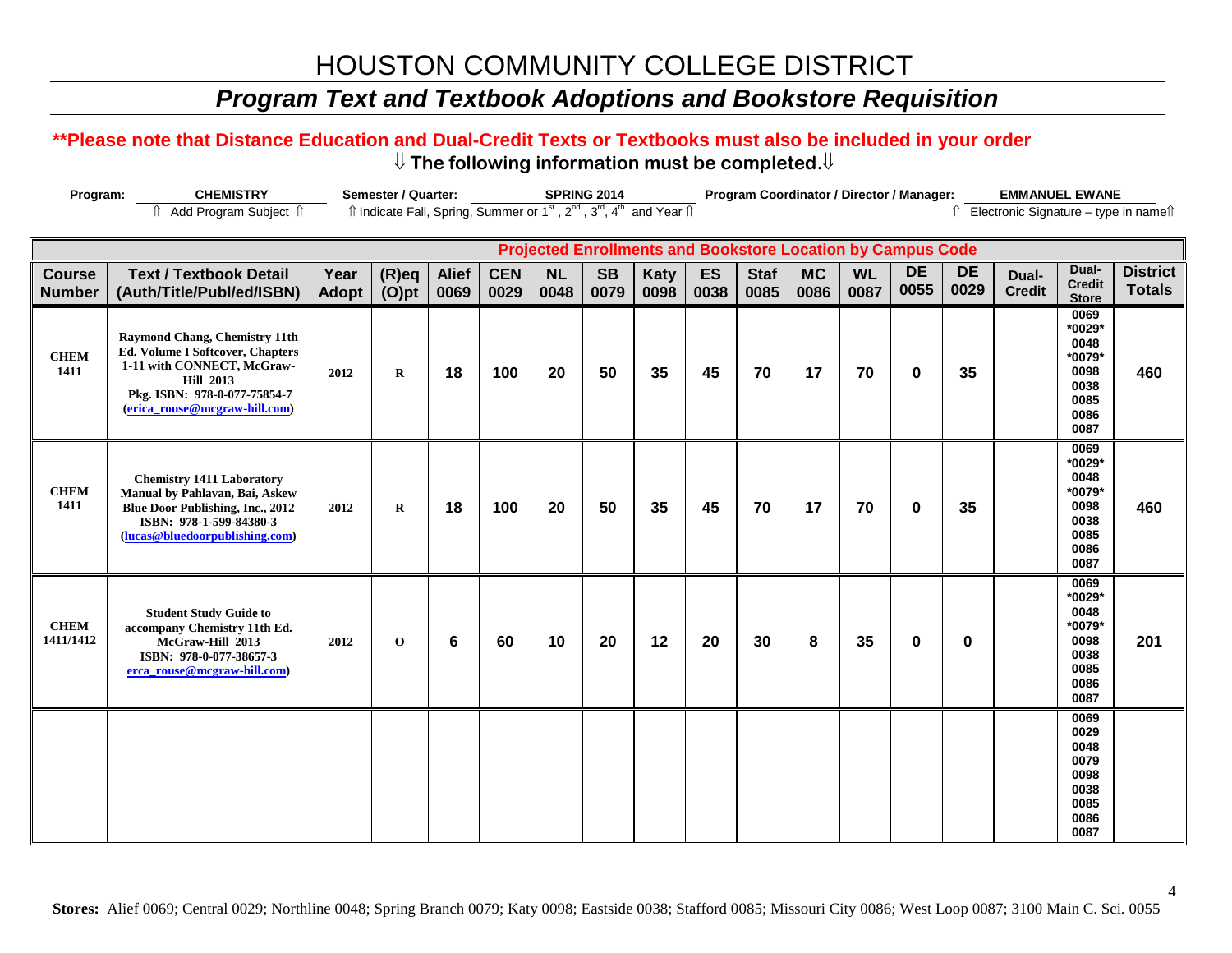## *Program Text and Textbook Adoptions and Bookstore Requisition*

#### **\*\*Please note that Distance Education and Dual-Credit Texts or Textbooks must also be included in your order** ⇓ **The following information must be completed.**⇓

| <b>CHEMISTRY</b><br>Program:   |                                                                                                                                                                                                  |                      | <b>Semester / Quarter:</b>                                                                                            |                      |                    |                   | <b>SPRING 2014</b> | Program Coordinator / Director / Manager: |                   |                     |                                                                    |                   |                   |                   |                                        | <b>EMMANUEL EWANE</b>                                                |                                  |  |
|--------------------------------|--------------------------------------------------------------------------------------------------------------------------------------------------------------------------------------------------|----------------------|-----------------------------------------------------------------------------------------------------------------------|----------------------|--------------------|-------------------|--------------------|-------------------------------------------|-------------------|---------------------|--------------------------------------------------------------------|-------------------|-------------------|-------------------|----------------------------------------|----------------------------------------------------------------------|----------------------------------|--|
|                                | î Add Program Subject î                                                                                                                                                                          |                      | Îl Indicate Fall, Spring, Summer or 1 <sup>st</sup> , 2 <sup>nd</sup> , 3 <sup>rd</sup> , 4 <sup>th</sup> and Year Îl |                      |                    |                   |                    |                                           |                   |                     |                                                                    |                   |                   |                   | î Electronic Signature - type in nameî |                                                                      |                                  |  |
|                                |                                                                                                                                                                                                  |                      |                                                                                                                       |                      |                    |                   |                    |                                           |                   |                     |                                                                    |                   |                   |                   |                                        |                                                                      |                                  |  |
|                                |                                                                                                                                                                                                  |                      |                                                                                                                       |                      |                    |                   |                    |                                           |                   |                     | <b>Projected Enrollments and Bookstore Location by Campus Code</b> |                   |                   |                   |                                        |                                                                      |                                  |  |
| <b>Course</b><br><b>Number</b> | <b>Text / Textbook Detail</b><br>(Auth/Title/Publ/ed/ISBN)                                                                                                                                       | Year<br><b>Adopt</b> | $(R)$ eq<br>$(O)$ pt                                                                                                  | <b>Alief</b><br>0069 | <b>CEN</b><br>0029 | <b>NL</b><br>0048 | <b>SB</b><br>0079  | <b>Katy</b><br>0098                       | <b>ES</b><br>0038 | <b>Staf</b><br>0085 | <b>MC</b><br>0086                                                  | <b>WL</b><br>0087 | <b>DE</b><br>0055 | <b>DE</b><br>0029 | Dual-<br><b>Credit</b>                 | Dual-<br><b>Credit</b><br><b>Store</b>                               | <b>District</b><br><b>Totals</b> |  |
| <b>CHEM</b><br>1412            | <b>Raymond Chang, Chemistry 11th</b><br><b>Edition Volume II Softcover,</b><br>Chapters 12-25 with CONNECT,<br>McGraw-Hill 2013<br>Pkg. ISBN: 978-0-077-75856-1<br>(erica rouse@mcgraw-hill.com) | 2012                 | $\bf R$                                                                                                               | 18                   | 70                 | $\bf{0}$          | 30                 | $\bf{0}$                                  | 50                | 70                  | $\mathbf 0$                                                        | 35                | $\bf{0}$          | 18                | $\bf{0}$                               | 0069<br>0029<br>0048<br>0079<br>0098<br>0038<br>0085<br>0086<br>0087 | 291                              |  |
| <b>CHEM</b><br>1412            | <b>Chemistry 1412 Laboratory</b><br>Manual by Pahlavan, Bai, Askew<br><b>Blue Door Publishing, Inc., 2012</b><br>ISBN: 978-1-599-84381-0<br>(lucas@bluedoorpublishing.com)                       | 2012                 | $\mathbf R$                                                                                                           | 18                   | 70                 | $\bf{0}$          | 30                 | 0                                         | 50                | 70                  | $\mathbf 0$                                                        | 35                | $\bf{0}$          | 18                | $\bf{0}$                               | 0069<br>0029<br>0048<br>0079<br>0098<br>0038<br>0085<br>0086<br>0087 | 291                              |  |
| <b>CHEM</b><br>1411/1412       | <b>Student Study Guide to</b><br>accompany Chemistry 11th Ed.<br>McGraw-Hill 2013<br>ISBN: 978-0-077-38657-3<br>erica rouse@mcgraw-hill.com)                                                     | 2012                 | $\mathbf 0$                                                                                                           | 8                    | 30                 | $\bf{0}$          | 10                 | 0                                         | 20                | 30                  | $\mathbf 0$                                                        | 15                | $\bf{0}$          | 0                 | $\mathbf 0$                            | 0069<br>0029<br>0048<br>0079<br>0098<br>0038<br>0085<br>0086<br>0087 | 113                              |  |
|                                |                                                                                                                                                                                                  |                      |                                                                                                                       |                      |                    |                   |                    |                                           |                   |                     |                                                                    |                   |                   |                   |                                        | 0069<br>0029<br>0048<br>0079<br>0098<br>0038<br>0085<br>0086<br>0087 |                                  |  |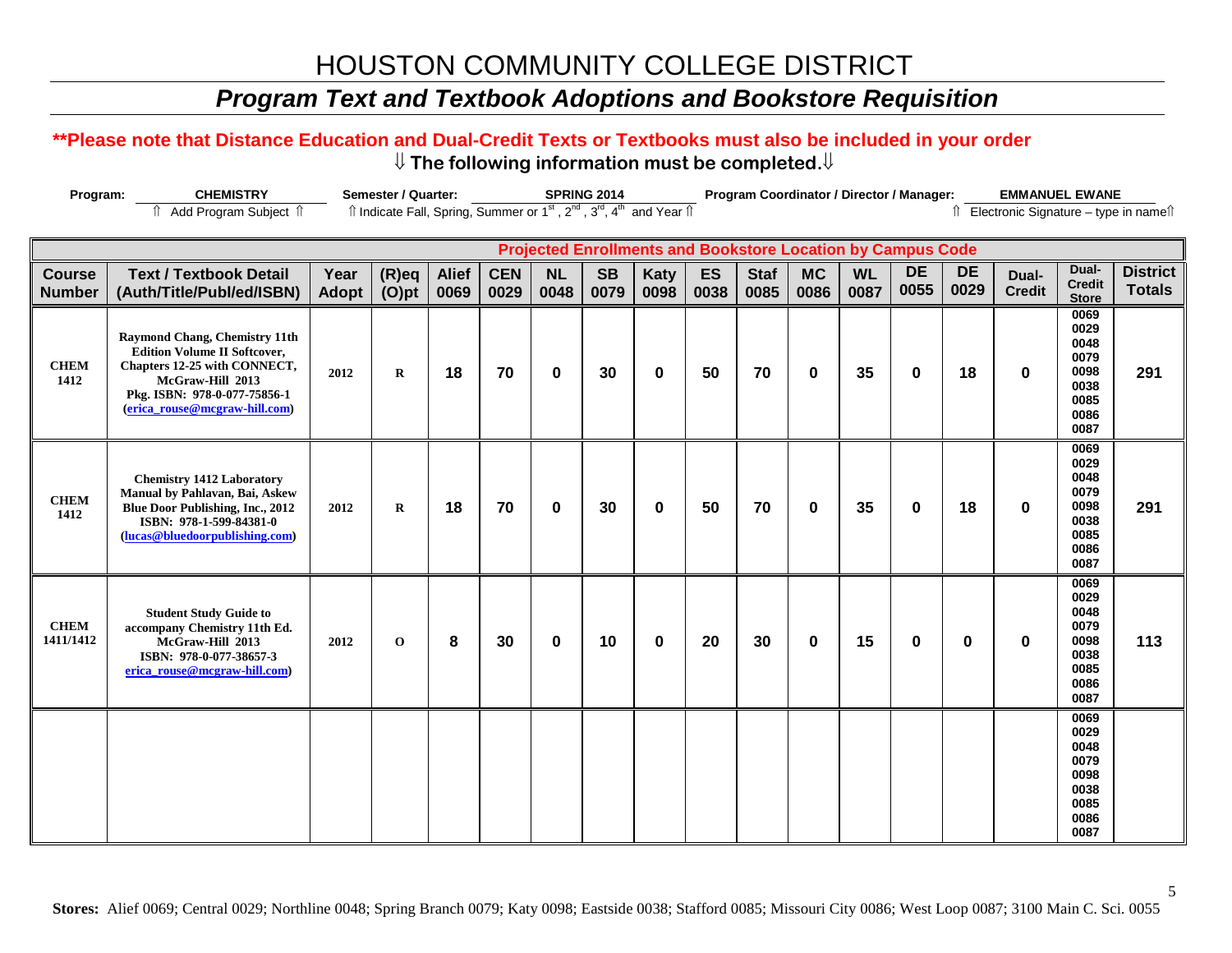## *Program Text and Textbook Adoptions and Bookstore Requisition*

#### **\*\*Please note that Distance Education and Dual-Credit Texts or Textbooks must also be included in your order** ⇓ **The following information must be completed.**⇓

| Program:            | <b>CHEMISTRY</b>                                                                                                                                                                                                                                                                  |       | Semester / Quarter:                                                                                                   |              |             |           | <b>SUMMER 2014</b>                                                 |          | Program Coordinator / Director / Manager:<br><b>EMMANUEL EWANE</b> |             |             |           |           |           |               |                                                                      |                                          |
|---------------------|-----------------------------------------------------------------------------------------------------------------------------------------------------------------------------------------------------------------------------------------------------------------------------------|-------|-----------------------------------------------------------------------------------------------------------------------|--------------|-------------|-----------|--------------------------------------------------------------------|----------|--------------------------------------------------------------------|-------------|-------------|-----------|-----------|-----------|---------------|----------------------------------------------------------------------|------------------------------------------|
|                     | ⇑<br>Add Program Subject 1                                                                                                                                                                                                                                                        |       | Îl Indicate Fall, Spring, Summer or 1 <sup>st</sup> , 2 <sup>nd</sup> , 3 <sup>rd</sup> , 4 <sup>th</sup> and Year Îl |              |             |           |                                                                    |          |                                                                    |             |             |           |           |           |               |                                                                      | Îl Electronic Signature - type in nameîl |
|                     |                                                                                                                                                                                                                                                                                   |       |                                                                                                                       |              |             |           |                                                                    |          |                                                                    |             |             |           |           |           |               |                                                                      |                                          |
|                     |                                                                                                                                                                                                                                                                                   |       |                                                                                                                       |              |             |           | <b>Projected Enrollments and Bookstore Location by Campus Code</b> |          |                                                                    |             |             |           |           |           |               |                                                                      |                                          |
| <b>Course</b>       | <b>Text / Textbook Detail</b>                                                                                                                                                                                                                                                     | Year  | $(R)$ eq                                                                                                              | <b>Alief</b> | <b>CEN</b>  | <b>NL</b> | <b>SB</b>                                                          | Katy     | ES                                                                 | <b>Staf</b> | <b>MC</b>   | <b>WL</b> | <b>DE</b> | <b>DE</b> | Dual-         | Dual-<br><b>Credit</b>                                               | <b>District</b>                          |
| <b>Number</b>       | (Auth/Title/Publ/ed/ISBN)                                                                                                                                                                                                                                                         | Adopt | $(O)$ pt                                                                                                              | 0069         | 0029        | 0048      | 0079                                                               | 0098     | 0038                                                               | 0085        | 0086        | 0087      | 0055      | 0029      | <b>Credit</b> | <b>Store</b>                                                         | <b>Totals</b>                            |
| <b>CHEM</b><br>1413 | <b>Corwin, Introductory Chemistry:</b><br><b>Concepts and Critical Thinking,</b><br><b>Custom Seventh Edition for HCC</b><br>with MasteringChemistry.<br><b>Pearson Prentice Hall 2013 with</b><br><b>MasteringChemistry</b><br>Pkg. ISBN: 1269313207<br>(April.Peel@Pearson.com) | 2013  | $\bf{R}$                                                                                                              | $\bf{0}$     | $\bf{0}$    | 0         | 0                                                                  | $\bf{0}$ | 0                                                                  | 0           | $\bf{0}$    | 0         | 0         | $\bf{0}$  | $\bf{0}$      | 0069<br>0029<br>0048<br>0079<br>0098<br>0038<br>0085<br>0086<br>0087 | $\mathbf 0$                              |
| <b>CHEM</b><br>1413 | <b>Study Guide &amp; Selected Solutions</b><br><b>Manual for Corwin, Introductory</b><br><b>Chemistry: Concepts &amp;</b><br><b>Connections, Seventh Ed. Pearson</b><br><b>Prentice Hall 2013</b><br>ISBN: 978-0-321-8085-8<br>(April.Peel@Pearson.com)                           | 2013  | $\mathbf{O}$                                                                                                          | $\bf{0}$     | $\mathbf 0$ | 0         | $\bf{0}$                                                           | $\bf{0}$ | 0                                                                  | 0           | $\bf{0}$    | 0         | $\bf{0}$  | $\bf{0}$  | $\mathbf{0}$  | 0069<br>0029<br>0048<br>0079<br>0098<br>0038<br>0085<br>0086<br>0087 | $\mathbf 0$                              |
|                     |                                                                                                                                                                                                                                                                                   |       |                                                                                                                       |              |             |           |                                                                    |          |                                                                    |             |             |           |           |           |               | 0069<br>0029<br>0048<br>0079<br>0098<br>0038<br>0085<br>0086<br>0087 |                                          |
|                     | <b>Gillette and Gloffke, Study Guide</b><br>for Blei & Odian, General,<br><b>Organic, and Biochemistry:</b><br><b>Connecting Chemistry to Your</b><br>Life Second Ed. 2006<br>W. H. Freeman<br>ISBN: 978-0-716-76167-9<br>kschwartz@bfwpub.com                                    | 2006  | $\mathbf{O}$                                                                                                          | 0            | 0           | 0         | 0                                                                  | 0        | 0                                                                  | 0           | $\mathbf 0$ | 0         | 0         | 0         | $\bf{0}$      | 0069<br>0029<br>0048<br>0079<br>0098<br>0038<br>0085<br>0086<br>0087 | $\mathbf 0$                              |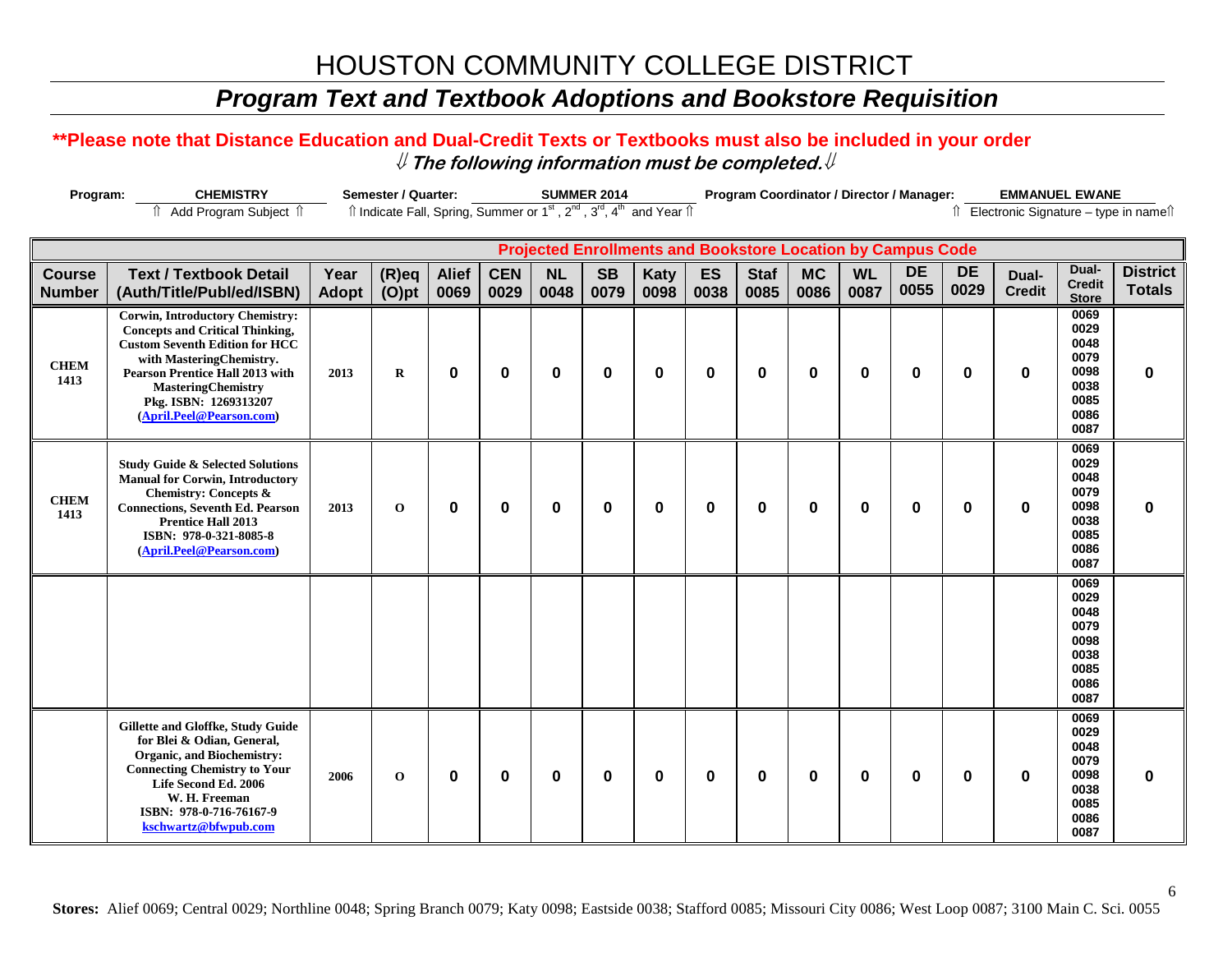## *Program Text and Textbook Adoptions and Bookstore Requisition*

#### **\*\*Please note that Distance Education and Dual-Credit Texts or Textbooks must also be included in your order** ⇓ **The following information must be completed.**⇓

| Program:                     | <b>CHEMISTRY</b>                                                                                                                                                                                                   | Semester / Quarter:<br><b>SUMMER 2014</b><br>Program Coordinator / Director / Manager:<br><b>EMMANUEL EWANE</b><br>Îl Indicate Fall, Spring, Summer or 1 <sup>st</sup> , 2 <sup>nd</sup> , 3 <sup>rd</sup> , 4 <sup>th</sup> and Year Îl |             |              |             |           |                |          |           |             |                                                                    |           |           |           |               |                                                                      |                                        |
|------------------------------|--------------------------------------------------------------------------------------------------------------------------------------------------------------------------------------------------------------------|------------------------------------------------------------------------------------------------------------------------------------------------------------------------------------------------------------------------------------------|-------------|--------------|-------------|-----------|----------------|----------|-----------|-------------|--------------------------------------------------------------------|-----------|-----------|-----------|---------------|----------------------------------------------------------------------|----------------------------------------|
|                              | î Add Program Subject î                                                                                                                                                                                            |                                                                                                                                                                                                                                          |             |              |             |           |                |          |           |             |                                                                    |           |           |           |               |                                                                      | Î Electronic Signature - type in nameî |
|                              |                                                                                                                                                                                                                    |                                                                                                                                                                                                                                          |             |              |             |           |                |          |           |             |                                                                    |           |           |           |               |                                                                      |                                        |
|                              |                                                                                                                                                                                                                    |                                                                                                                                                                                                                                          |             |              |             |           |                |          |           |             | <b>Projected Enrollments and Bookstore Location by Campus Code</b> |           |           |           |               |                                                                      |                                        |
| <b>Course</b>                | <b>Text / Textbook Detail</b>                                                                                                                                                                                      | Year                                                                                                                                                                                                                                     | $(R)$ eq    | <b>Alief</b> | <b>CEN</b>  | <b>NL</b> | <b>SB</b>      | Katy     | <b>ES</b> | <b>Staf</b> | <b>MC</b>                                                          | <b>WL</b> | <b>DE</b> | <b>DE</b> | Dual-         | Dual-                                                                | <b>District</b>                        |
| <b>Number</b>                | (Auth/Title/Publ/ed/ISBN)                                                                                                                                                                                          | Adopt                                                                                                                                                                                                                                    | $(O)$ pt    | 0069         | 0029        | 0048      | 0079           | 0098     | 0038      | 0085        | 0086                                                               | 0087      | 0055      | 0029      | <b>Credit</b> | <b>Credit</b><br><b>Store</b>                                        | <b>Totals</b>                          |
| <b>CHEM</b><br>2423          | McMurry, Organic Chemistry 8th<br><b>Edition Cengage Learning 2011</b><br>Volume I, Custom Softcover<br><b>Edition with OWL</b><br>Pkg. ISBN: 978-1-133-06741-2<br>Ann.Caven@cengage.com                           | 2011                                                                                                                                                                                                                                     | $\mathbf R$ | 15           | 45          | $\bf{0}$  | 15             | $\bf{0}$ | 30        | 30          | $\mathbf 0$                                                        | $\bf{0}$  | 0         | $\bf{0}$  | $\bf{0}$      | 0069<br>0029<br>0048<br>0079<br>0098<br>0038<br>0085<br>0086<br>0087 | 135                                    |
| <b>CHEM</b><br>2423          | <b>Study Guide with Student</b><br><b>Solutions Manual, 8th Edition</b><br><b>Cengage Learning 2011</b><br><b>Custom Softcover Edition,</b><br>Volume I<br>ISBN: 978-1-133-06727-6<br><b>Ann.Caven@cengage.com</b> | 2011                                                                                                                                                                                                                                     | $\mathbf 0$ | 5            | 25          | $\bf{0}$  | $\overline{7}$ | $\bf{0}$ | 16        | 16          | $\mathbf 0$                                                        | $\bf{0}$  | 0         | $\bf{0}$  | $\bf{0}$      | 0069<br>0029<br>0048<br>0079<br>0098<br>0038<br>0085<br>0086<br>0087 | 69                                     |
| <b>CHEM</b><br>2423/<br>2425 | Bell, Clark, Rodig, Custom<br><b>Published Lab Manual for HCCS</b><br><b>Cengage Custom Publishing,</b><br>ISBN: 978-1-424-07547-8<br><b>Ann.Caven@cengage.com</b>                                                 | 1998                                                                                                                                                                                                                                     | $\bf{R}$    | $\bf{0}$     | $\mathbf 0$ | $\bf{0}$  | 9              | $\bf{0}$ | 16        | $\bf{0}$    | $\mathbf 0$                                                        | 0         | 0         | $\bf{0}$  | $\bf{0}$      | 0069<br>0029<br>0048<br>0079<br>0098<br>0038<br>0085<br>0086<br>0087 | 25                                     |
|                              |                                                                                                                                                                                                                    |                                                                                                                                                                                                                                          |             |              |             |           |                |          |           |             |                                                                    |           |           |           |               | 0069<br>0029<br>0048<br>0079<br>0098<br>0038<br>0085<br>0086<br>0087 |                                        |